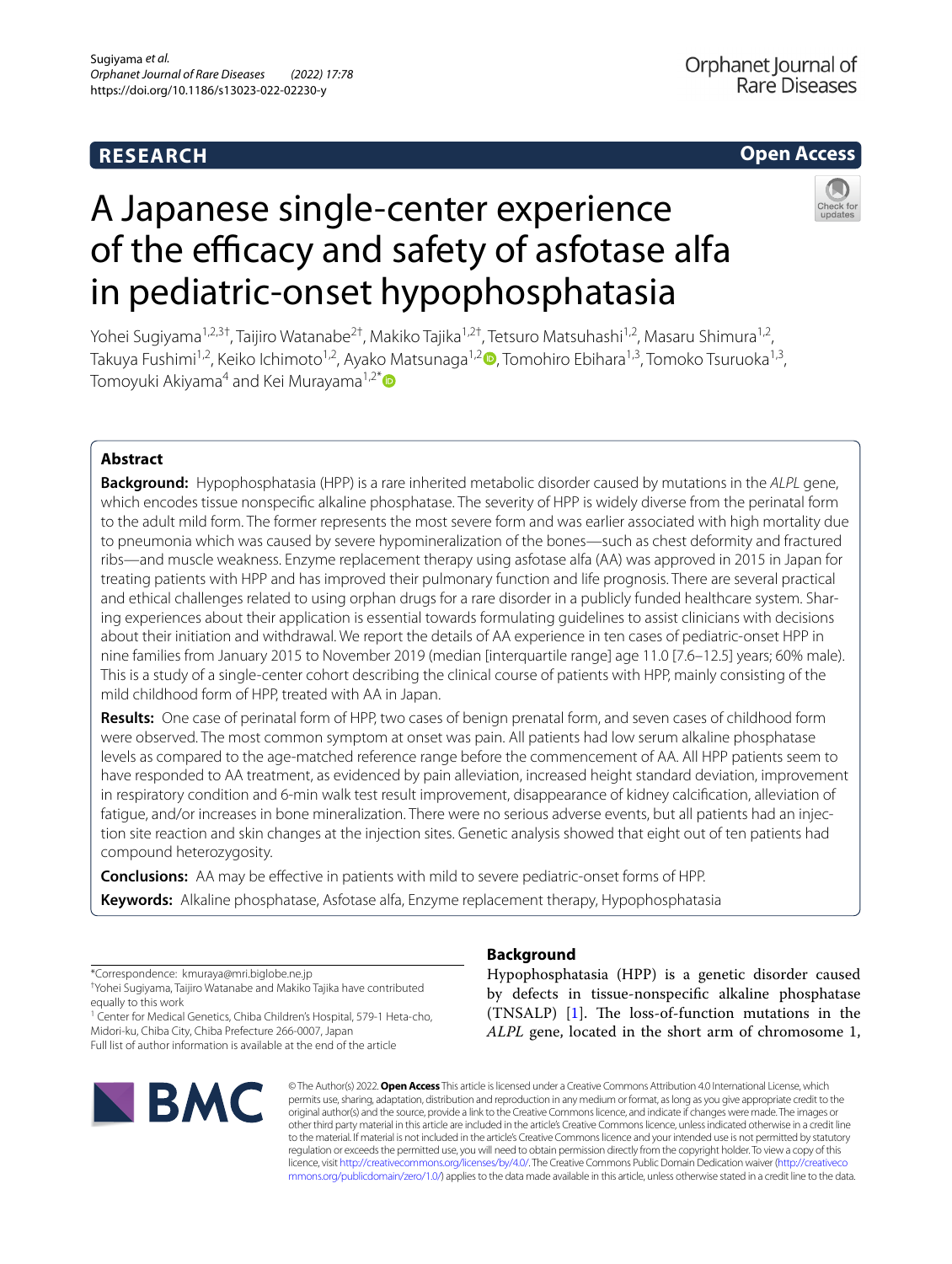consisting of 12 exons, and encoding TNSALP, results in HPP [\[2](#page-8-1)]. *ALPL* variants occur in all exons. Depletion of TNSALP causes accumulation of phosphoethanolamine (PEA), pyridoxal 5' phosphate (PLP), and inorganic pyrophosphate. TNSALP dephosphorylates PLP into pyridoxal (PL), which can cross the blood–brain barrier and subsequently become rephosphorylated to PLP. In the brain, PLP is required for the biosynthesis of many neurotransmitters  $[3]$  $[3]$ . The central pathogenesis of HPP is impaired bone calcifcation, and the mechanism by which reduced TNSALP activity leads to hypocalcification is well understood [[4\]](#page-8-3). TNSALP produces inorganic phosphate by degrading pyrophosphate, a calcifcation inhibitor  $[5]$  $[5]$ . The inorganic phosphate produced is taken up into the matrix vesicles released from osteoblasts [\[6](#page-8-5), [7\]](#page-8-6). In HPP, it is thought that the accumulation of pyrophosphate and the decrease in local phosphorus concentration due to the decreased activity of TNSALP causes hypocalcification [\[8](#page-8-7)].

Patients with HPP have varied clinical manifestations and are classifed as having one of the six forms (perinatal, benign prenatal, infantile, childhood, adult, and odontohypophosphatasia) based on the age of onset and severity  $[1, 9, 10]$  $[1, 9, 10]$  $[1, 9, 10]$  $[1, 9, 10]$  $[1, 9, 10]$  $[1, 9, 10]$  $[1, 9, 10]$ . There is a Japanese clinical practice guideline to diagnose patients with pediatric and adult HPP [\[11\]](#page-8-10). HPP has diverse symptoms, such as seizures, poor body weight gain, and premature deciduous tooth loss due to decrement in serum alkaline phosphate (ALP) levels [\[12](#page-8-11)]. A low ALP level is important for the diagnosis of HPP. HPP is diagnosed based on clinical symptoms, radiological fndings, and biochemical test results by clinicians who are familiar with the disease. Genetic testing is recommended for supporting diagnosis and genetic counseling  $[11, 13]$  $[11, 13]$  $[11, 13]$  $[11, 13]$ . The incidence of severe phenotypes in Japan is approximately 1 in 150,000, whereas the incidence of other phenotypes is unclear [\[11](#page-8-10)]. In Japan, the common *ALPL* variants are c.1559delT and c.979T>C. The prevalence of the c.1559delT allele is approximately 1/480 [[10\]](#page-8-9). Genetic carriers of HPP are usually asymptomatic, although some are mildly symptomatic. It is observed that the more severe the disease, the more often it is subject to autosomal recessive inheritance [\[14\]](#page-8-13).

Enzyme replacement therapy using asfotase alfa (AA) has been approved in many countries, including the United States, the European Union, Canada, and Japan. A Japanese clinical trial has demonstrated the efficacy of AA in treating patients with HPP  $[15]$ . There were 13 patients in this trial: six with perinatal form, fve with infantile form, one with childhood form, and one with the adult form of HPP. In Japan, AA is covered by health insurance, and the guidelines for its use as an established treatment protocol in patients with HPP facilitate its accessibility and availability to healthcare professionals and patients living with HPP as compared with these in other countries that do not provide insurance coverage or do not have regulatory approval for this treatment for adult-onset HPP  $[11]$  $[11]$ . There is some literature describing improvements in the clinical course of the infantile and childhood form of HPP, with rachitic change after AA treatment  $[16]$  $[16]$ . Nevertheless, it is necessary to share experiences from various centers to generalize the applicability of this novel pharmacotherapy for HPP; thus, we present a case series of pediatric-onset HPP and report our experience in treating patients with HPP, particularly the mild childhood form, with AA at our center.

#### **Methods**

This is the observational retrospective patient study and did not involve any research-based patient intervention. All Japanese patients with HPP who visited Chiba Children's Hospital, Japan between January 2015 and November 2019 were included in this study. The diagnosis of HPP was established based on the criteria laid down by the Japanese Clinical Practice Guidelines for HPP [\[11](#page-8-10)]. The guidelines define the primary clinical symptoms as bone mineralization disorder and premature loss of deciduous teeth, and the primary laboratory fnding as low serum ALP levels compared with age-specifc normal values [\[17](#page-8-16)]. If one or more primary symptoms are observed on clinical examination along with a low serum ALP level, HPP should be suspected, and gene testing would be performed for supporting diagnosis. This Japanese guideline is for diagnosis and states the recommendations of AA indication.

*ALPL* gene analysis was performed with informed consent. Ten children (4 girls and 6 boys) from 9 families were included. The demographic characteristics, clinical features, laboratory investigations, and genetic analysis of all patients are summarized in Table [1](#page-2-0). The classification of the clinical form of HPP was based on age at onset, symptoms, and severity of radiological fndings [[18\]](#page-8-17). The serum PLP, PL, and PLP/PL level reference values were determined based on a study published by Akiyama et al. [[19\]](#page-8-18), and that for PEA was from LSI Medicine Corporation. The serum ALP level reference values were determined based on a study published by Tanaka et al. [[17\]](#page-8-16). Short stature was defned as a height of−2 standard deviation (SD) below the mean for the respective age as specifed by the 2000 growth survey on body mass index for age references for Japanese children (crosssectional national survey data by the Japanese Ministry of Health, Labour and Welfare, and the Ministry of Education, Culture, Sports, Science, and Technology) [[20,](#page-8-19) [21](#page-8-20)]. AA treatment involved subcutaneous administration thrice weekly at a dose of 2 mg/kg or six times a week at a dose of 1 mg/kg, with the maximum volume of a single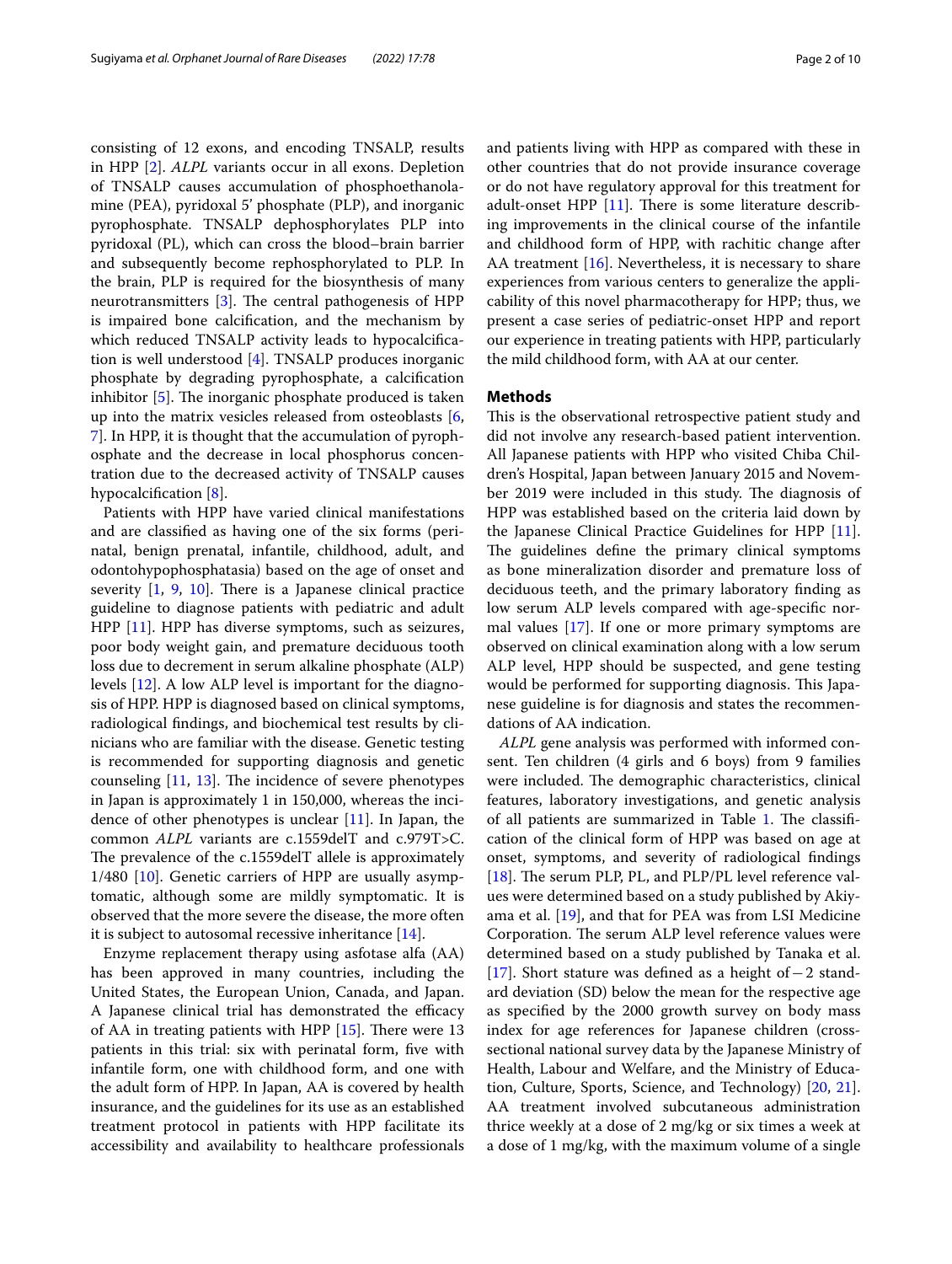<span id="page-2-0"></span>

| $\frac{1}{2}$<br>I<br>l                                                      |  |
|------------------------------------------------------------------------------|--|
|                                                                              |  |
| S<br>S                                                                       |  |
| ミソコラ うう<br>$\ddot{\zeta}$                                                    |  |
|                                                                              |  |
|                                                                              |  |
| " ^ IT3   17 丿 I J J J J J J J J T J I IT3 ' I J J J J J J J J J J J J J J J |  |
|                                                                              |  |
|                                                                              |  |
|                                                                              |  |
|                                                                              |  |
|                                                                              |  |
|                                                                              |  |
| ă.                                                                           |  |
| Ś                                                                            |  |
|                                                                              |  |
| $\frac{1}{\epsilon}$                                                         |  |
|                                                                              |  |
|                                                                              |  |
|                                                                              |  |
|                                                                              |  |
|                                                                              |  |
|                                                                              |  |
|                                                                              |  |
|                                                                              |  |
|                                                                              |  |
|                                                                              |  |
|                                                                              |  |
|                                                                              |  |
|                                                                              |  |
|                                                                              |  |
|                                                                              |  |
|                                                                              |  |
|                                                                              |  |
| inical features, laboratory<br>I                                             |  |
|                                                                              |  |
|                                                                              |  |
|                                                                              |  |
| ラミュニ                                                                         |  |
|                                                                              |  |
|                                                                              |  |
|                                                                              |  |
|                                                                              |  |
|                                                                              |  |
| ラッソコ ラーフ ノミート                                                                |  |
| ř,                                                                           |  |
|                                                                              |  |
| とうこう                                                                         |  |
|                                                                              |  |
| $\mathcal{L}$                                                                |  |
| $\blacksquare$ Demogr                                                        |  |

| Case                     | Clinical form<br>of HPP                       | Sex              | Age at onset<br>of HPP  | ੱਕ<br>Symptom a<br>first onset               | introduction<br>treatment<br>Age at AA                                                   | Age at last<br>follow-up | treatment (lower<br>limit of standard<br>ALP before AA<br>value by age) | Genetic variants<br>$(NM_{000478.6)$                               | Family history<br>of HPP | Orthopedic<br>findings on<br>$X$ -ray | calcification<br>Renal               | Pain         | Periodontal<br>disease   |
|--------------------------|-----------------------------------------------|------------------|-------------------------|----------------------------------------------|------------------------------------------------------------------------------------------|--------------------------|-------------------------------------------------------------------------|--------------------------------------------------------------------|--------------------------|---------------------------------------|--------------------------------------|--------------|--------------------------|
| $\overline{\phantom{m}}$ | Mild childhood                                | Σ                | 2 years                 | Foot pain                                    | 5 year 0 months                                                                          | 0 months<br>7 years      | 197 (<430) IU/L                                                         | (p.Ala205Thr)/<br>(p.Leu520fs)<br>$c.1559$ delT<br>c.613G>A        | I                        | $^{+}$                                | $\frac{C}{Z}$                        | $^+$         | $^{+}$                   |
| $\scriptstyle\sim$       | Mild childhood                                | Щ                | 0 years<br>6 months     | Poor weight<br>gain                          | 10 years 1 months                                                                        | 0 months<br>12 years     | 400 (<470) IU/L                                                         | $C.984$ _986del $C$ TT<br>Heterozygous<br>(p.Phe327del)<br>variant | I                        | $^{+}$                                | I                                    | $^{+}$       | I                        |
| $\sim$                   | Mild childhood                                | $\leq$           | 1 years                 | loss<br>of deciduous<br>Premature I<br>tooth | 1 years 5 months                                                                         | $\frac{3}{2}$ years      | 79 (<395) IU/L                                                          | (p.Ala176Thr)/<br>(p.Pro307Leu)<br>c.526G>A<br>C.920C > T          | $\overline{\phantom{a}}$ | $^{+}$                                |                                      |              | $^{+}$                   |
| $\boldsymbol{4}$         | Mild childhood                                | Σ                | 10 months<br>9 years    | Pain in knee<br>and hip                      | 11 years 5 months                                                                        | 2 months<br>12 years     | 421 (<470) IU/L                                                         | Heterozygous<br>$($ p. Leu $520$ fs)<br>c.1559delT<br>variant      | I                        |                                       |                                      | $^{+}$       | l.                       |
| $\mathsf{L}\cap$         | Mild childhood                                | Σ                | 7 years                 | Short stature                                | 10 years 4 months                                                                        | 7 months<br>12 years     | 359 (<460) IU/L                                                         | (p.Val128Met)/<br>(p.Ala177Thr)<br>c.529G>A<br>c.382G>A            | $^+$                     | $^+$                                  | I                                    | $^+$         | т                        |
| $\circ$                  | Mild childhood                                | $\sqcup$         | 10 years                | Knee pain                                    | 17 years 1 months                                                                        | 7 months<br>18 years     | 135 (<130) IU/L                                                         | (p.Val128Met)/<br>(p.Ala177Thr)<br>c.382G>A<br>C.529G>A            | $^{+}$                   | $^{+}$                                | $\overline{\phantom{a}}$             | $^{+}$       | $\overline{\phantom{a}}$ |
| $\mathord{\sim}$         | Mild childhood                                | Σ                | $4$ years<br>$2$ months | loss<br>of deciduous<br>Premature<br>tooth   | 4 years 3 months                                                                         | 2 months<br>5 years      | 113 (<430) IU/L                                                         | (p.Glu191Gly)/<br>(p.Leu520fs)<br>c.572A>6<br>c.1559delT           | $\overline{\phantom{a}}$ | $^{+}$                                | $\overline{\phantom{a}}$             | -1           | $^{+}$                   |
|                          | Benign prenatal                               | $\leq$           | At birth                | length of<br>Unequal<br>limbs                | 16 years 3 months                                                                        | 1 months<br>21 years     | 103 (<270) IU/L                                                         | (p.Phe327Leu)/<br>(p.Leu520fs)<br>c1559delT<br>C979T>C             | I                        | $^{+}$                                | $^{+}$                               |              | $^{+}$                   |
| $\circ$                  | Benign prenatal                               | $\sqcup$         | At birth                | Bilateral femur<br>deformity                 | 1:4 years 5 months<br>2:6 years 3 months                                                 | 4 months<br>9 years      | 157 (<430) IU/L                                                         | c.568_570delAAC<br>(p.Phe327Leu)<br>(p.Asn190del)<br>C.979T>CC     | J                        | $^{+}$                                | $^{+}$                               | I            | П                        |
| $\supseteq$              | Perinatal                                     | $\sqcup\!\sqcup$ | At birth                | Short limbs                                  | At birth                                                                                 | 4 months<br>2 years      | 8 (<530) IU/L                                                           | (pSer445Pro)<br>(p.Leu520fs)<br>c.1333T > C<br>c.1559delT          | $\overline{\phantom{a}}$ | $^{+}$                                | $\stackrel{\cup}{\scriptstyle \sim}$ | $\mathbf{I}$ | $\overline{\phantom{a}}$ |
|                          | Patient 5 is the younger brother of patient 6 |                  |                         |                                              | ALP, alkaline phosphatase; AA, asfotase alfa; HPP, hypophosphatasia; N.C., not conducted |                          |                                                                         |                                                                    |                          |                                       |                                      |              |                          |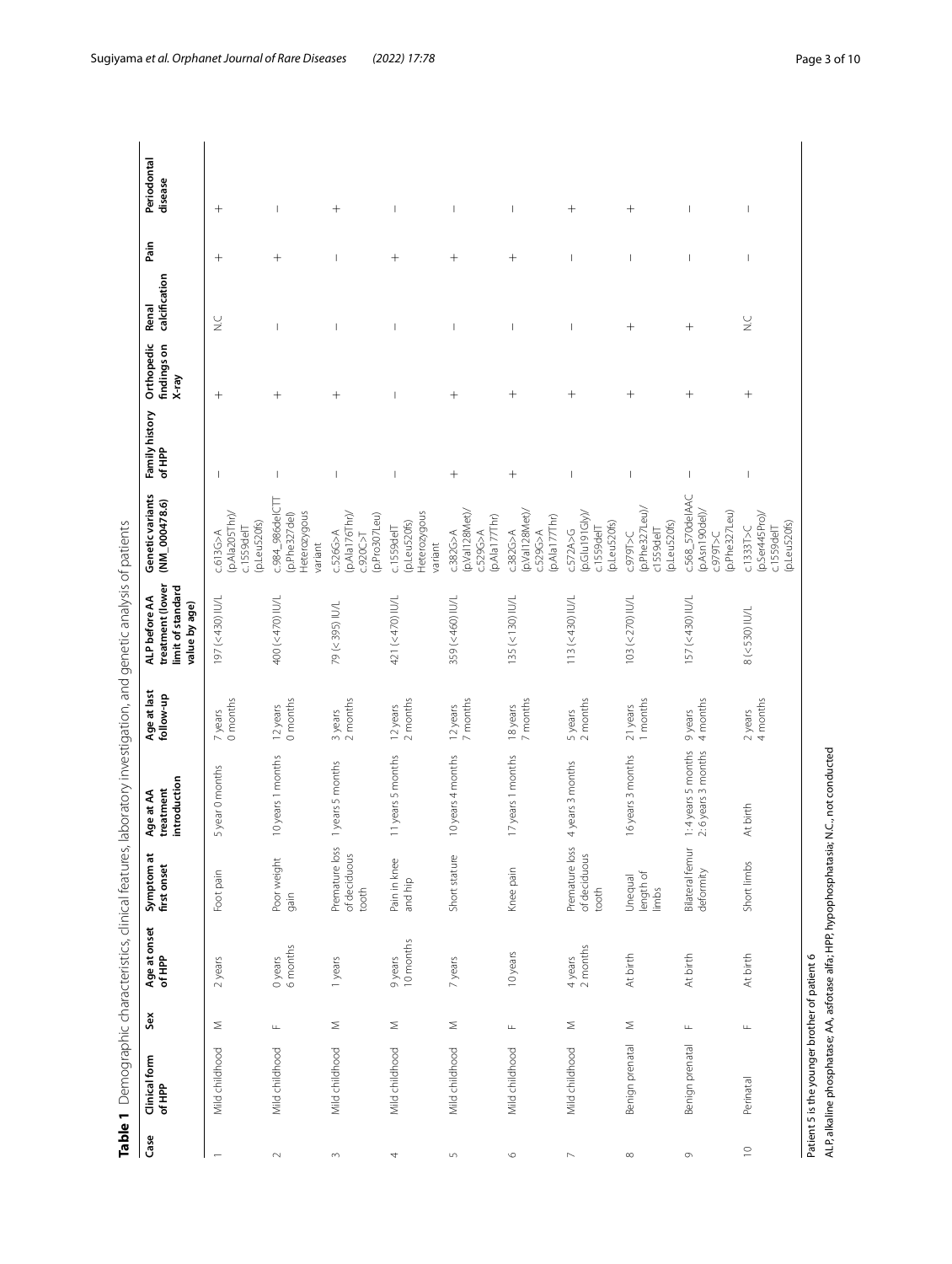injection being 1 mL (40 or 100 mg/mL). We routinely measured the bone density using dual X-ray absorption (DXA), biochemical data, kidney echography and carpus radiography data, limb pain, and 6-min walk test (6MWT) results depending on the symptoms and development of patients.

All diagnostic procedures and treatment protocols were based on established protocols intended to diagnose and treat patients, and adhered to the principles of the Declaration of Helsinki 1975, as revised in 2000. The assay for pyridoxal phosphate and pyridoxal was approved by the Research Ethics Board at Okayama University Hospital (Approval No. 1603-012).

#### **Results**

#### **Clinical data of patients with HPP**

The cases discussed here consist of one case of perinatal form, two cases of benign prenatal form, and seven cases of mild childhood form of HPP.

#### *Case 1: 7‑year‑old boy*

The patient began experiencing pain in his lower legs at 2 years of age. At 4 years, he had pain in the upper arms and exhibited premature loss of three deciduous teeth. The serum ALP level was 197 IU/L (reference value for this age: 430–1200 IU/L). X-ray fndings of faring at the distal ulnar metaphyseal end and cupping at the distal metaphyseal ends of both radii were noted. Genetic testing revealed that he had compound heterozygosity for c.613G>A (p.Ala205Thr) and c.1559delT (p.Leu520fs) of the *ALPL* gene. We initiated AA treatment, and there was consequent improvement in his symptoms of pain in the lower extremities and a gradual decline in the rate of premature loss of deciduous teeth. The patient's height increased from 104 cm  $(-0.8 SD)$  below the mean for his age group as per the 2000 growth survey) [[21](#page-8-20)] to 117 cm (−0.5 SD) 2 years after the initial presentation. His 6MWT result improved from 350 m (70% of normal) to 400 m (75% of normal) after initiation of AA treatment. Both cupping and faring at the forearm had disappeared 2 years after the commencement of AA treatment. He experienced mild lipoatrophy at injection sites. This case is that of a mild childhood form of HPP.

### *Case 2: 12‑year‑old girl*

The patient had poor weight gain, and her radiographs showed rachitic changes at the ends of the bones of the trunk at 6 months of age. At 1 year of age, she was suspected to have HPP as her serum ALP levels were in the range of 260–380 IU/L (reference value for this age: 395– 1289 IU/L), but she had no other symptoms. Thereafter, her height was−1.0 to−2.5 SD below the mean for her age group as per the 2000 growth survey [\[21\]](#page-8-20). At 8 years of age, she experienced neck pain and lumbago. There were no abnormalities on imaging tests, and HPP was once again suspected. Genetic analysis revealed a heterozygous variant of the *ALPL* gene, c.984\_986delCTT (p.Phe327del). Her father had the same variant but was asymptomatic; therefore, this variant was not thought to be the cause of her symptoms. The patient was rehabilitated and treated with anti-infammatory drugs. At the age of 10 years, she became unable to attend school on account of her inability to walk, carry her bag by herself, or play with her friends because of pain in her extremities (Additional fle [1\)](#page-7-0). She was referred to our hospital to commence AA treatment as the serum PLP level was elevated at 164.4 nmol/L (reference value 14.5– 57.3 nmol/L); subsequently, the pain in her extremities gradually decreased. Approximately 3–4 months after the initiation of AA treatment, she was able to join an athletic festival without the support of any anti-infammatory drugs. Six months after AA treatment initiation, she did not have any difficulty in attending school (Additional fle [1](#page-7-0)). Her 6MWT result improved from 380 m (60% of normal) to 433 m (68% of normal) after AA treatment initiation. She experienced mild lipoatrophy and mild redness at injection sites. This case is that of a mild childhood form of HPP.

#### *Case 3: 3‑year‑old boy*

The patient lost five deciduous teeth prematurely with roots intact when he was aged 1 year and 4 months and one tooth when aged 1 year and 5 months. He visited a dentist who suspected HPP. He was then referred to our hospital for further investigation and treatment. His height was 74  $cm$  (−2.0 SD), and radiography showed bilateral distal ulna cupping. The serum ALP level was 79 IU/L (reference value for this age: 395–1339 IU/L), and the  $c.526G>A$  (p.Ala176Thr) and  $c.920C>T$ (p.Pro307Leu) *ALPL* variants were detected. We started AA treatment at age 1 year and 5 months. He lost one tooth when he was aged 2 years and 3 months; since then, there had been no tooth loss till the last follow-up at age 3 years and 2 months. His height increased from 74 cm  $(-2.0 SD)$  to 87 cm  $(-1.8 SD)$  1 year and 7 months after AA treatment initiation. Radiography showed disappearance of cupping of the distal ulna 2 years after AA treatment initiation. He experienced mild lipoatrophy with mild redness at injection sites. This case is that of a mild childhood form of HPP.

#### *Case 4: 12‑year‑old boy*

At 9 years of age, the patient complained of pain in the right knee and hip joint and was referred to an orthopedic surgeon. No abnormalities were noted on radiography, but the patient was monitored. Over the next several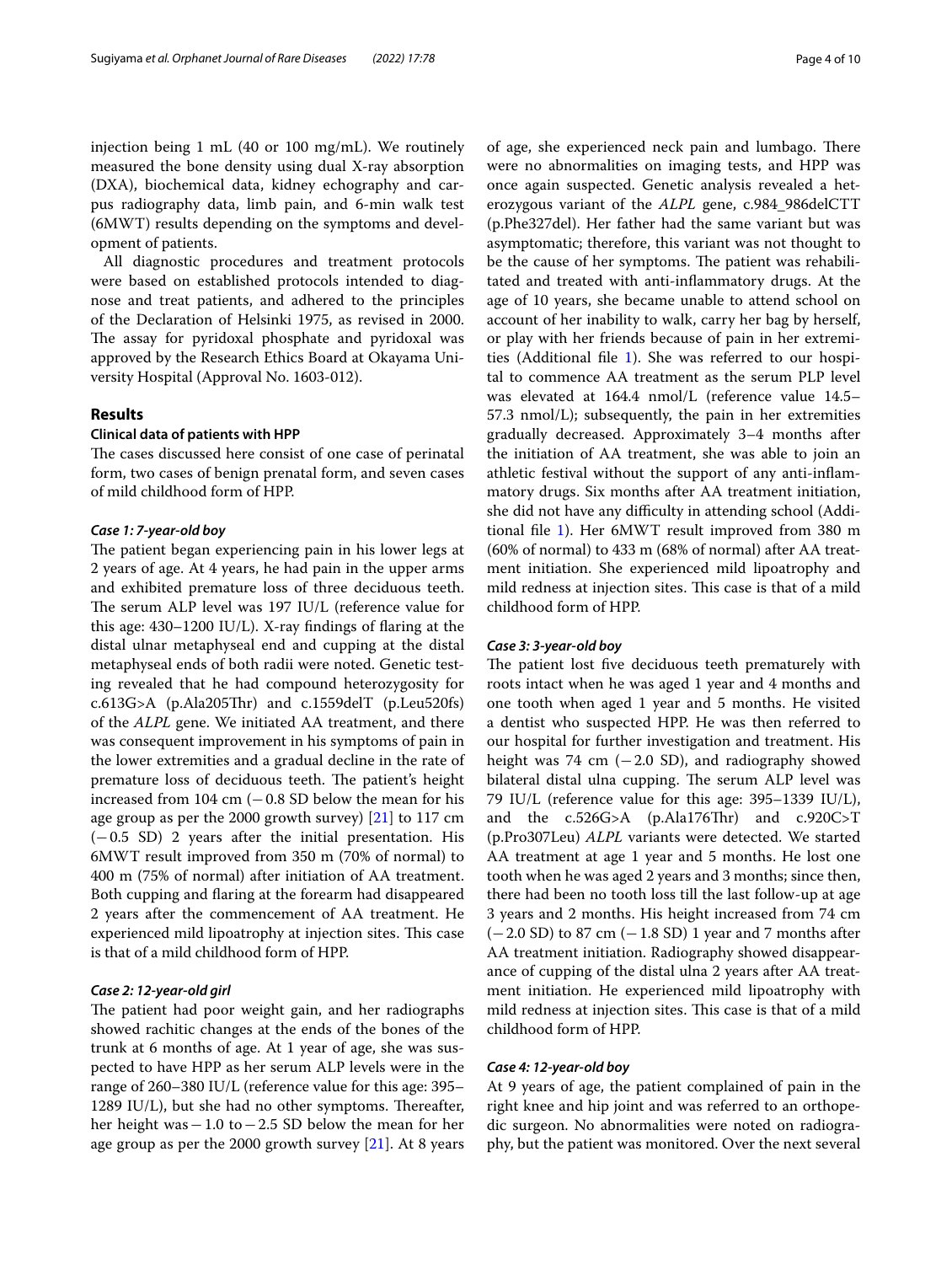months, he developed pain in his chest and extremities and was referred to our hospital for a detailed investigation. Blood examination revealed a low serum ALP level of 421 IU/L (reference value for this age: 470–1500 IU/L). Genetic testing for the *ALPL* gene exhibited a heterozygous c.1559delT variant (p.Leu520fs). Based on our experience with treating case 2 of this series, that of a patient with HPP with a heterozygous variant responsive to AA treatment, we likewise commenced AA treatment in case 4 at the age of 11 years. The patient's pain gradually subsided after the introduction of AA treatment. He experienced mild lipoatrophy with mild redness at injection sites. This case is that of a mild childhood form of HPP.

#### *Case 5: 12‑year‑old boy*

At the age of 7 years, the patient had a short stature at−2.0 SD as per the 2000 growth survey [[21\]](#page-8-20). Blood examination by a general practitioner revealed that the serum ALP level was 338 IU/L (reference value for this age: 450–1250 IU/L). He was referred to our hospital at the age of 9 years for further examination and treatment. Orthopedic examination and radiography revealed a spur on the right radial diaphysis, lumbar kyphosis, strong pelvic anteversion, and hip fexion contracture. His serum ALP level continued to remain low, and he had developed bilateral ankle pain, which prompted us to perform further examinations. The ALPL variants c.382G>A (p.Val128Met) and c.529G>A (p.Ala177Thr) were found, and AA treatment was initiated. His height increased from 127 cm (−1.9 SD) to 142 cm (−1.4 SD) in 2 years and 3 months, and his pain gradually improved after the introduction of AA treatment, although radiographic fndings did not improve. He experienced lipohypertrophy and lipoatrophy with skin redness at injection sites. This case is that of a mild childhood form of HPP.

#### *Case 6: 18‑year‑old girl*

This patient, the older sister of patient 5 of this series, experienced left knee pain at the age of 10 years and was treated surgically after a diagnosis of meniscus injury, but the knee pain persisted. She was also diagnosed with scoliosis at 13 years of age. When she was 15 years old, her younger brother (case 5) was diagnosed with HPP. Consequently, she was suspected to have the same disease. Blood examination revealed a low serum ALP level of 140 IU/L (reference value for this age: 120–570 IU/L). We diagnosed her with HPP. Genetic testing showed the same *ALPL* variants as her brother, which was consistent with the diagnosis. At 16 years of age, AA treatment was initiated. Her knee pain gradually improved, and she experienced considerably less fatigue in her daily life after the initiation of AA treatment. Her 6MWT result also improved from 356 m (54% of normal) to 410 m (65% of normal) after AA treatment initiation. She experienced mild lipoatrophy at injection sites. This case is that of a mild childhood form of HPP.

#### *Case 7: 5‑year‑old boy*

At 4 years of age, the patient lost a deciduous tooth with the root intact. He was taken to a general practitioner, and his serum ALP level was found to be 116 IU/L (reference value for this age: 430–1200 IU/L). Thereafter, he was referred to our hospital for further examination and treatment. Radiography revealed band sclerosis at the distal femoral metaphyseal end. A genetic test revealed *ALPL* variants—c.572A>G (p.Glu191Gly) and c.1559delT (p.Leu520fs)—and the diagnosis of HPP. Nine months after AA treatment initiation, he had not experienced any further premature loss of deciduous teeth. Radiographs showed that band sclerosis tended to improve, with no signifcant change in the bone permeability 3 months after AA treatment initiation. He experienced mild redness at injection sites. This case is that of a mild childhood form of HPP.

#### *Case 8: 21‑year‑old male*

At birth, the patient had a shorter right thigh and a shorter right upper arm than the left thigh and left upper arm, respectively. He had no signifcant complications other than the diferences in the length of his upper arms and lower legs. At the age of 2 years, his serum ALP level was 103 IU/L (reference value of this age: 410–1250 IU/L). Subsequently, a short stature at approximately−2.0 SD as per the 2000 growth survey [\[21\]](#page-8-20) and periodontal disease were noted. At the age of 8 years, he was referred to our hospital for surgical correction of the diference in the length of his lower legs, and the operation was performed. When the patient was 15 years old, AA was approved in Japan. He had bilateral kidney calcifcation at this time. Genetic testing was performed before treatment, and the *ALPL* gene variants c.979T>C (p.Phe327Leu) and c1559delT (p.Leu520fs) were found; hence, AA was commenced. Subsequently, his 6MWT results improved from 463 m (67% of normal) to 560 m (81% of normal), and kidney calcifcation also resolved. He experienced lipohypertrophy and lipoatrophy with skin redness at injection sites. This case is that of a benign prenatal form of HPP.

#### *Case 9: 9‑year‑old girl*

Fetal ultrasound at 29 weeks of age revealed bilateral femoral deformities. A low serum ALP level (96 IU/L; reference value for this age: 530–1610 IU/L) at birth had shown and she was diagnosed HPP. Genetic testing revealed *ALPL* variants, namely c.568\_570delAAC (p.Asn190del) and c.979T>C (p.Phe327Leu). She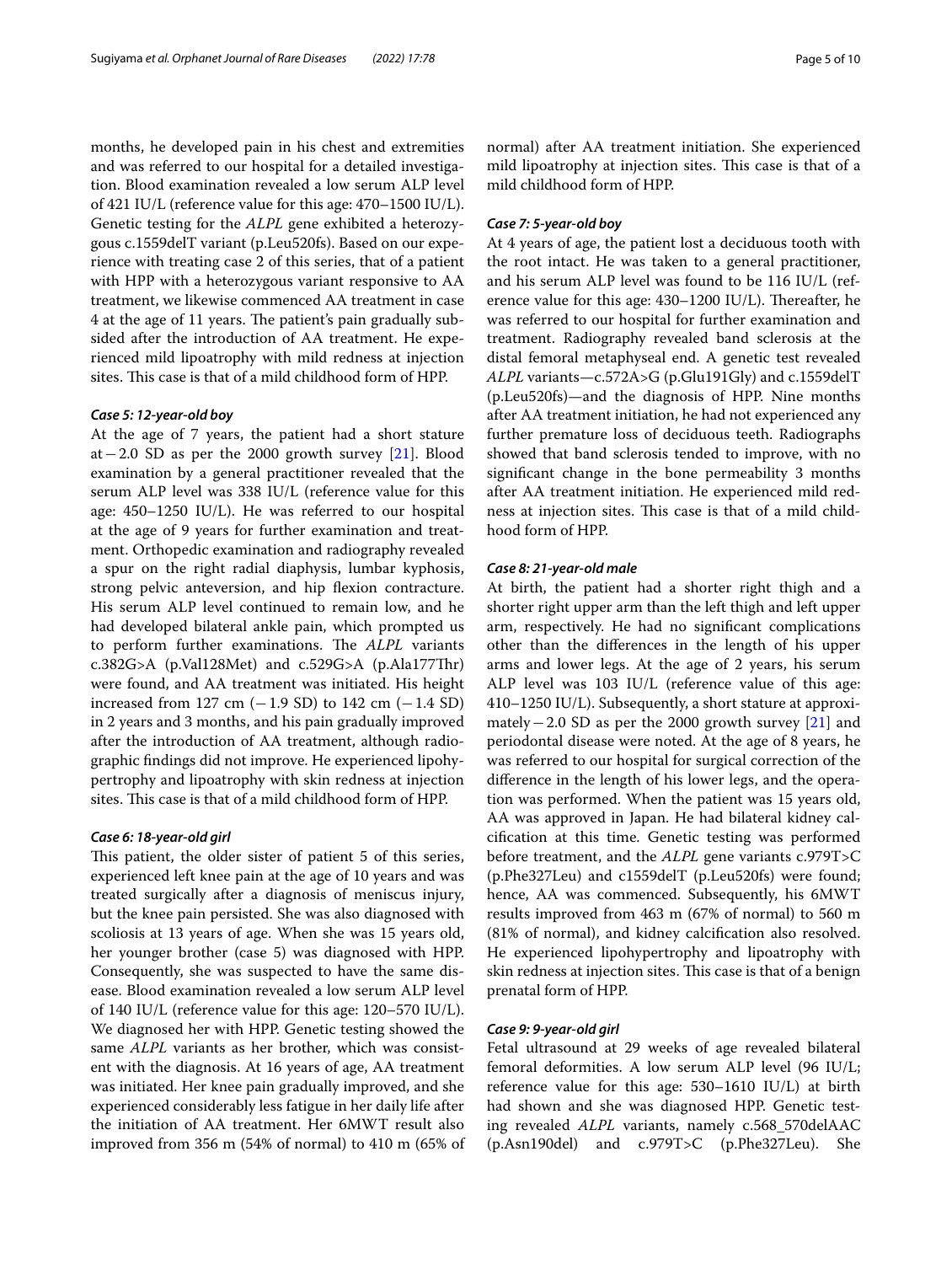subsequently had a short stature of less than−2.0 SD and also developed bilateral kidney calcifcation. AA treatment was started at the age of 4 years for short stature, although treatment was discontinued within one week due to injection pain. When she was 6 years and 3 months old, AA treatment was resumed due to concerns regarding her short stature and kidney calcifcation. She experienced gradual alleviation in fatigue after the initiation of AA treatment, although mild kidney calcifcation persisted after 1 year and 4 months of AA treatment. Her height had increased from 103 cm  $(-2.4)$ SD) to 119 cm  $(-2.3 SD)$  at age 3 years and 1 month. She experienced lipohypertrophy and lipoatrophy with skin redness at injection sites. This case is that of a benign prenatal form of HPP.

#### *Case 10: 2‑year‑old girl*

The patient had prominently shorter limbs than normal since the fetal period and was born at 38 weeks and 3 days of gestation. She had severe respiratory failure immediately after birth and was therefore intubated. Blood test results after birth revealed a low serum ALP level of 8 IU/L (reference value for this age: 530–1610 IU/L). Consequently, she was clinically diagnosed as having HPP and was started on AA treatment and vitamin B6 supplements on day 0. A genetic test later revealed the *ALPL* variants c.1333T>C (p.Ser445Pro) and c.1559delT (p.Leu520fs) and the diagnosis of HPP. The patient has sensorineural hearing loss that is gradually improving. She needs respiratory support during the night, but the respirator can be taken off during the daytime. She could pull herself up at the age of 2 years. Although she still had severe short stature, her height increased from 35 cm  $(-6.5 SD)$  to 73 cm  $(-4.8 SD)$  in 2 years and 4 months after AA treatment initiation. She experienced mild lipoatrophy at injection sites. This case is that of a perinatal form of HPP.

To summarize, our case series reports the details of AA treatment experience in ten patients with HPP from 9 families from January 2015 to November 2019 (median [interquartile range] age 11.0 years [7.6–12.5] years; 60% male patients) (Table [2\)](#page-6-0). There was one case of perinatal form, two cases of benign prenatal form, and seven cases of mild childhood form of HPP. The most common symptom at onset was pain in the limbs (three out of ten patients: cases 1, 4, and 6). The most common symptoms during the clinical course of the disease were pain (fve out of ten patients: cases 1, 2, 4, 5, and 6) and short stature (fve out of ten patients: cases 2, 3, 8, 9, and 10). Two patients (cases 8 and 9) had bilateral kidney calcifcation. All ten patients had low serum ALP levels before AA treatment as compared with the age-matched reference range.

had compound heterozygosity, and two patients (cases 2 and 4) had only one heterozygous variant. Five out of ten patients had the c.1559delT (p.Leu520fs) variant, which is common in Japan [[10\]](#page-8-9). In contrast, only two patients had the c.979T>C (Phe310Leu) variant, which is also common in Japan [[10\]](#page-8-9).

All patients showed improvements in clinical symptoms after AA treatment, such as increase in height, pain alleviation, fatigue alleviation, improvement in premature deciduous tooth loss, better performance in the 6MWT, or improvement in respiratory insuffciency. All fve patients (cases 1, 2, 4, 5, and 6) who experienced pain in extremities had alleviation of pain after AA treatment initiation. In one patient (case 3) with premature loss of deciduous teeth with the roots intact, the interval of losing teeth seems to have reduced after initiation of AA treatment. In case 7, the patient had not experienced further premature loss of deciduous teeth 9 months after AA treatment. Clinical improvements in patients with the benign prenatal form (cases 8 and 9) were increased distance in the 6MWT, and fatigue alleviation. Kidney calcifcation resolved in case 8, but not in case 9. The patient in case 10 had severe short stature, with a height of 73 cm (−4.8 SD) at 2 years and 4 months of age even after the initiation of AA treatment (her height was−6.5 SD at birth), although respiratory insufficiency improved, and motor, mental, and auditory development progressed gradually. Biochemical analysis after the initiation of AA treatment showed a decrease in PLP, PLP/ PL, and PEA values. These changes are consistent with the pathophysiology of the disease when treated with AA. Serum PLP levels of patients in cases 2, 6, and 9 decreased to subnormal levels after AA treatment initiation.

In three patients (cases 5, 6, and 9), AA treatment was either discontinued temporarily or the total dose was reduced owing to injection site reaction or fever. Patient 5 resumed adequate dose AA treatment 6 months after dose reduction. Patient 6 continues to receive AA treatment twice a week instead of three times a week owing to pain due to AA treatment injection. Patient 9 resumed AA treatment 1 year and 10 months after discontinuation due to concerns about her short stature and kidney calcifcation. We did not encounter anaphylactic shock, signifcant fuctuations of serum calcium and phosphorus levels, or ectopic calcifcation due to long-term treatment with AA as far as we know. All patients experienced injection site reaction to varying degrees and some patients experienced lipohypertrophy and lipoatrophy (Additional file  $2$ ). There were no other complications that could be caused by AA.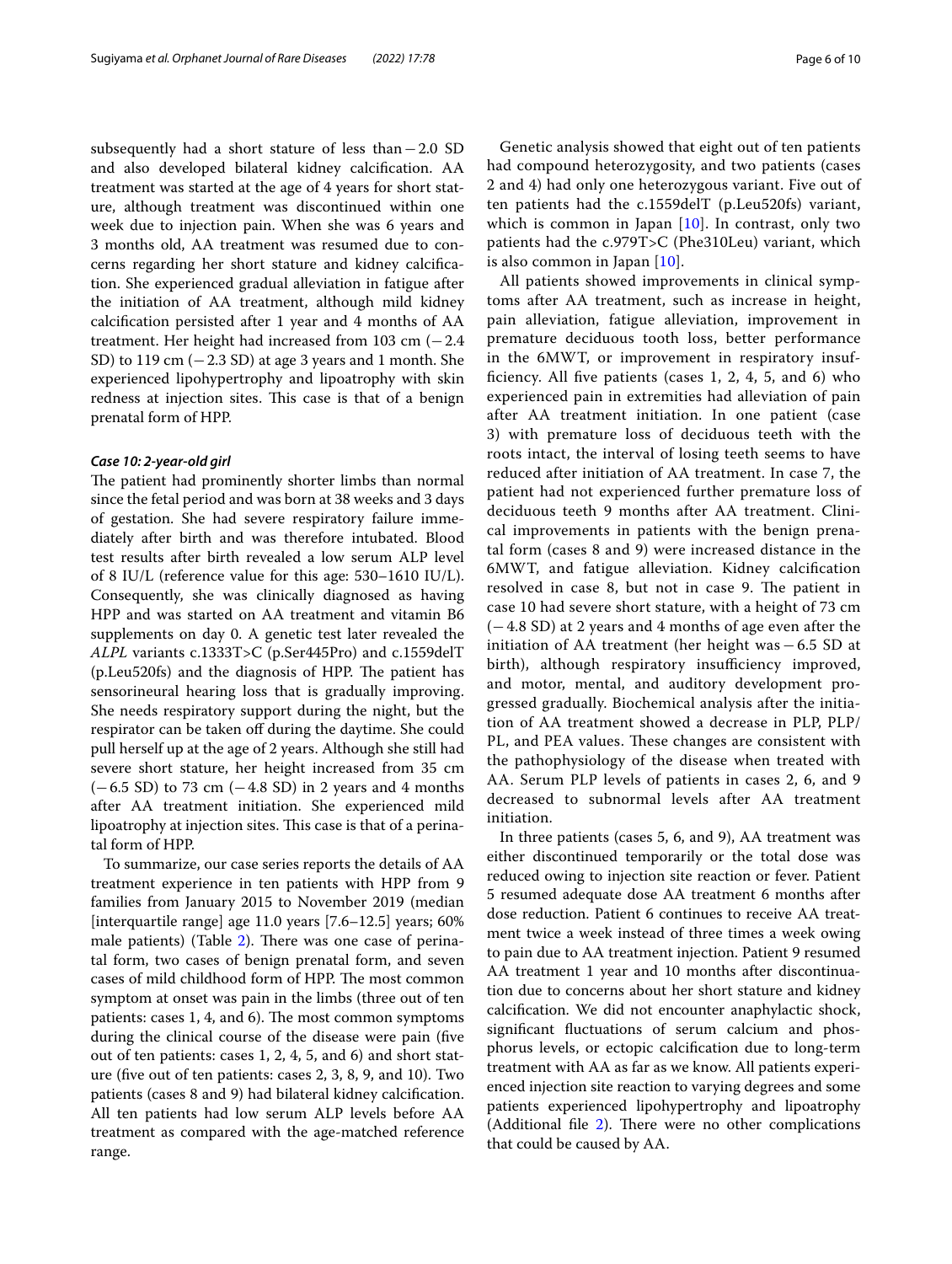| Case           | Height [cm] (SD<br>score)           | Improvement in<br>clinical findings                                                                                                                   | <b>ALP [IU/L]</b> | <b>PLP</b> [nmol/L]                                                                                                                                            | PL [nmol/L]           | PLP/PL (reference)   | PEA/Cr (µmol/g Cr)        | 6MWT [meter (%<br>of normal)]             | Bone density [g/<br>cm <sup>2</sup> ] (SD score) | Adverse<br>effects |
|----------------|-------------------------------------|-------------------------------------------------------------------------------------------------------------------------------------------------------|-------------------|----------------------------------------------------------------------------------------------------------------------------------------------------------------|-----------------------|----------------------|---------------------------|-------------------------------------------|--------------------------------------------------|--------------------|
|                | 104 (-0.8 SD)/117<br>(-0.5 SD)      | 6MWT improvement<br>Growth in height<br>Improvement of<br>Pain alleviation<br>X-ray finding                                                           | 197/12977         | $(16.2 - 57.4)$<br>316.1/22.9                                                                                                                                  | 13.1/22.2 (8.8-28.0)  | 24.1/1(1.6-3.3)      | $0.14/0.11(0.08 - 1.08)$  | 350 (70%)/400 (75%)                       | 0.463 (N.R.)/0.522<br>(N.R.)                     | $^{+}$             |
| $\sim$         | $125 (-2.0 SD)/136$<br>(-2.0 SD)    | <b>SMWT</b> improvement<br>Improvement of<br>activity intensity<br>Pain alleviation                                                                   | 400/32956         | 164.4/3.2 (14.5-57.3) 49.1/8.9 (7.4-17.7)                                                                                                                      |                       | $3.4/0.4(1.2 - 2.5)$ |                           | 0.02/0.08 (0.08-1.08) 380 (60%)/433 (68%) | $0.554(-2.8)/0.578$<br>$(-2.7)$                  | $^{+}$             |
| $\sim$         | 74 (-2.0 SD)/87<br>$(-1.8 SD)$      | Improvement of pre-<br>mature teeth loss<br>Growth in height<br>Improvement of<br>K-ray finding                                                       | 79/24700          | 2293/137.1<br>$(16.2 - 57.4)$                                                                                                                                  | 39/96 (8.8-28.0)      | 58.7/1.4 (1.6-3.3)   | $0.5/0.18(0.08 - 1.08)$   | I                                         | $0.266$ (N.R.)/ $-$                              | $^{+}$             |
|                | $143 (-0.3 SD)/146$<br>$(-0.5 SD)$  | Pain alleviation                                                                                                                                      | 421/10274         | $100.8/-(14.5-57.3)$                                                                                                                                           | $19.5/ (7.4-17.7)$    | $5.2/-(1.9 - 5.3)$   | $0.019/-(0.08-1.08)$      | 330 (50%)/-                               | $0.630(-2.0)/0.732$<br>$(-1.2)$                  | $^+$               |
| $\sqrt{2}$     | $127 (-1.9 SD)/142$<br>(-1.4 SD)    | Growth in height<br>Pain alleviation                                                                                                                  | 359/22743         | $(14.5 - 57.3)$<br>108.2/21.9                                                                                                                                  | $17.5/43.5(7.4-17.7)$ | $6.2/0.5(1.9 - 5.3)$ | 0.03/0.03 (0.08-1.08)     | 505 (80%)/523<br>$(81% -$                 | $(-1.4)/0.758(-0.8)$<br>0.636                    | $^{+}$             |
| $\circ$        | $155 (-0.7 SD)/155$<br>$(-0.7 SD)$  | SMWT improvement<br>Alleviation of pain<br>and fatigue                                                                                                | ي<br>135/2467     | $-$ /3.0 (14.5-57.3)                                                                                                                                           | $-$ /4.1 (7.4-17.7)   | $-$ /0.7 (1.9 – 5.3) | $0.08/-(0.08-1.08)$       | 356 (54%)/410 (65%)                       | $0.873(-1.8)/0.872$<br>$(-1.9)$                  | $\hspace{0.1mm} +$ |
| ∼              | $97 (-1.2 SD)/103$<br>(-1.3 SD)     | Cessation of prema-<br>Improvement of X<br>ture teeth loss<br>ray finding                                                                             | 113/405           | $(16.2 - 57.4)$<br>1938/152                                                                                                                                    | 33/72.6 (8.8-28.0)    | 58.7/2.1 (1.6-3.3)   | $0.16/0.09(0.08 - 1.08)$  | $\overline{\phantom{a}}$                  | 0.362 (N.R.)/0.330<br>(N.R.)                     | $^{+}$             |
| $\infty$       | 155 (– 2.5 SD)/157<br>(– 2.4 SD)    | 6MWT improvement 103/44368<br>kidney calcification<br>Disappearance of                                                                                |                   | $-$ /37.1 (N.R.)                                                                                                                                               | $-$ /185.5 (N.R.)     | $-$ /0.2 (N.R.)      | 0.05/0.015(0.08-<br>1.08) | 463 (67%)/560 (81%)                       | $0.685(-3.8)/0.684$<br>$(-4.0)$                  | $^{+}$             |
| $\circ$        | $103 (-2.4 SD)/119$<br>$(-2.3 SD)a$ | Alleviation of fatigue<br>Growth in height                                                                                                            | 157/25634         | $-$ /15.7 (16.2-57.4)                                                                                                                                          | $-$ /34.3 (8.8-28.0)  | $-$ /0.5 (1.9-5.3)   | $0.12/0.09(0.08 - 1.08)$  | 300 (57%)/-                               | 0.478 (N.R.)/0.626<br>$(-1.5)$                   | $^{+}$             |
| $\overline{C}$ | $35 (-6.5 SD)/73$<br>(-4.8 SD)      | tion improvement<br>Respiratory condi-<br>Growth in height                                                                                            | 8/17720           | $-$ /27 (N.R.)                                                                                                                                                 | $-$ /37.6 (N.R.)      | $-$ /0.7 (N.R.)      | $-$ /0.29 (0.08-1.08)     | $\overline{\phantom{a}}$                  | $-$ /0.249 (N.R.)                                | $^+$               |
|                |                                     | Values before the slash indicate the values before the start of AA treatment, and after the slash indicate the values after the start of AA treatment |                   | ALP alkaline phosphatase; AA, asfotase alfa; N.R., no reference; PEA, phosphatidylethanolamine; PL, pyridoxal, PLP, pyridoxal phosphate; 6MWT, 6-min walk test |                       |                      |                           |                                           |                                                  |                    |

<span id="page-6-0"></span>

<sup>a</sup> The height of patient 9 was measured at the age of 6 years 3 months before restarting AA treatment for a second time  $^{\circ}$  The height of patient 9 was measured at the age of 6 years 3 months before restarting AA treatment for a second time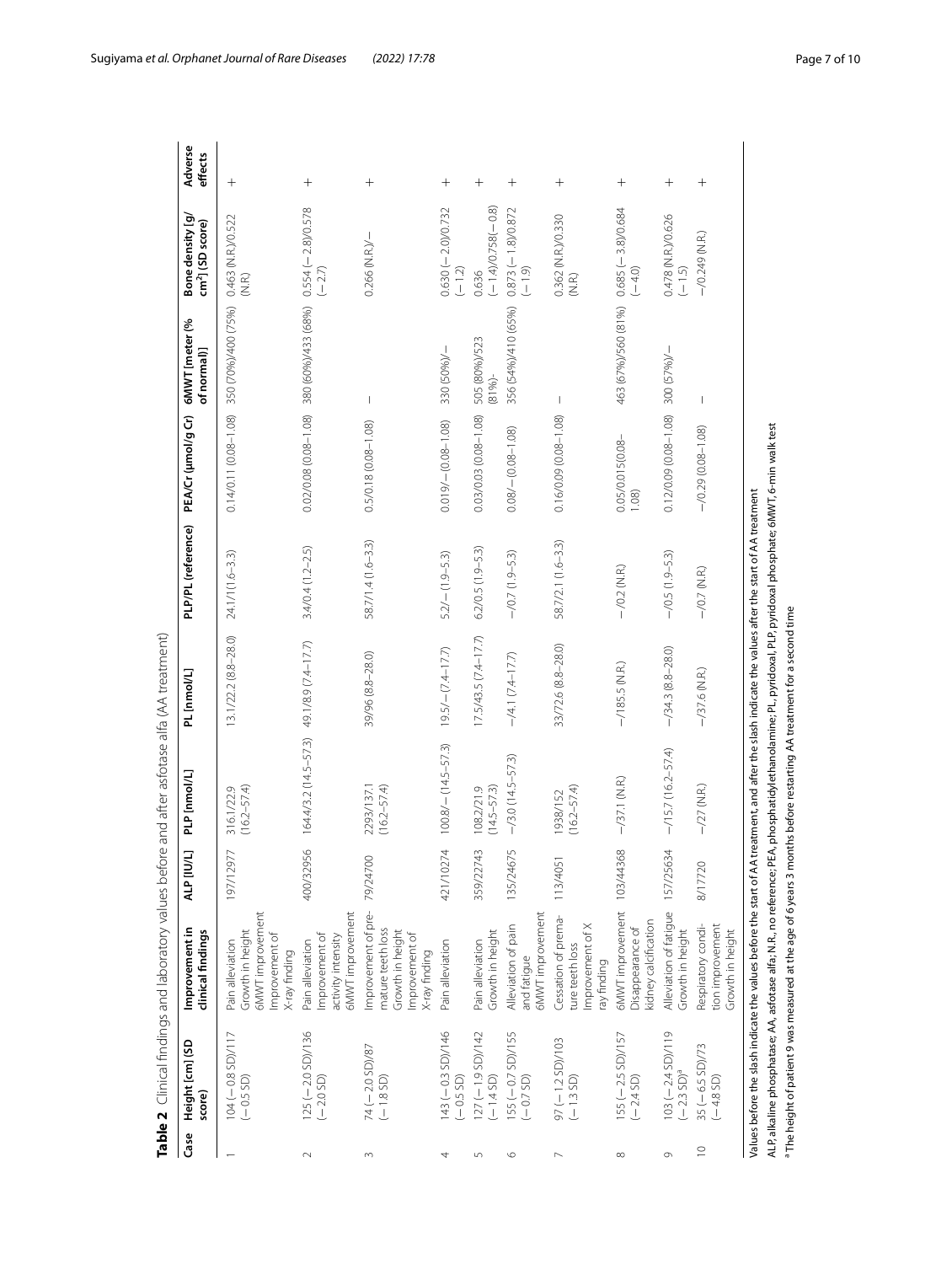#### **Discussion**

This was a single-center cohort study in Japan describing the clinical course of patients with HPP treated using AA. We have shown some efficacy of AA treatment in pediatric-onset HPP without serious complications; however, there were some limitations in our study. First, efectiveness of AA in reducing pain and fatigue was assessed based on the subjective responses of the patients or their parents. Second, our study group was a single-center cohort. Nevertheless, we believed that presenting the clinical courses of patients with HPP during AA treatment would beneft clinicians treating patients with HPP.

Although the efficacy of AA in the perinatal and infantile form of HPP has been demonstrated in several countries, including Japan, the number of patients with the childhood and adult forms of mild HPP was comparatively lower [[15](#page-8-14), [22](#page-8-21)]. There is a monitoring guidance for patients with HPP treated with AA, which suggests regular monitoring of biochemistry, skeletal radiographs, respiratory function, growth, pain, mobility and motor function, and quality of life [[23](#page-8-22)].In our study, not all patients had rachitic changes on radiographs, and thus these patients with the childhood form appeared to have milder fndings compared to those in the clinical trial [\[22](#page-8-21)], wherein all patients had rachitic changes on radiographs and the childhood form was severe. In our study, clinical fndings such as short height, premature loss of teeth, poor performance in the 6MWT, or respiratory insufficiency were improved after initiating AA treatment. Some patients reported improvements regarding only subjective parameters such as pain and fatigue. To quantify these symptoms, it is necessary to use dedicated questionnaires. Although there is no published report about AA treatment reducing premature loss of teeth in HPP, it seems that AA treatment reduced the interval of losing teeth in some of our patients. It has been demonstrated that DXA scans are likely not useful in HPP, though we saw improvement in bone density with DXA scans in some patients [\[24\]](#page-8-23).

Long-term treatment of patients with mild HPP with a conventional dosage of AA might have a hypothetical risk of leading to excessively low inorganic pyrophosphate levels, which may have efects such as ectopic mineralization. A similar condition is generalized arterial calcifcation of infancy (GACI), which is characterized by reduced levels of PPi in plasma and can be lethal in infancy. In GACI, it has been postulated that reduced PPi is a major determinant for ectopic mineralization, since PPi is a powerful mineralization inhibitor [\[25](#page-9-0)]. In Japan, AA dosage can be adjustable at the discretion of the attending physician, although there is no guideline or evidence about dosage adjustment. In cases 2, 6, and 9, we considered reducing the dosage of AA since their serum PLP level dropped to a subnormal level.

Case 10 with perinatal HPP continued to have severe short stature even though the growth rate improved considerably after the initiation of AA treatment (from−6.5 to−4.8 SD). We could not draw a comparison between the clinical signs before and after the initiation of AA treatment with respect to case 10 as AA treatment was initiated immediately after birth. The natural prognosis of perinatal HPP is poor, with death generally occurring within 1 year  $[26]$  $[26]$  $[26]$ . Therefore, we can say that AA treatment improved the patient's prognosis.

Although genetic analysis is recommended for diagnosing HPP, a detailed patient history and clinical examination are the crucial first steps. There might be patients with heterozygous *ALPL* variants, like in case 2, who respond to AA treatment. We should comprehensively consider the indications for starting AA treatment in patients with HPP and closely monitor their clinical improvement while evaluating the safety and complication of long-term AA treatment for each patient. Further studies are needed to explore the improvements in clinical signs and to assess the safety and complications associated with various forms of HPP after AA treatment.

#### **Conclusions**

We reported the single-center cohort in Japan describing the clinical course of patients with HPP, treated with AA. Every patient seemed to beneft from the AA treatment without serious adverse efects. We will continue to conduct future studies with long-term follow-up periods to investigate the efficacy and safety of AA treatment in patients with HPP.

#### **Abbreviations**

AA: Asfotase alfa; DXA: Dual X-ray absorption; HPP: Hypophosphatasia; PEA: Phosphoethanolamine; PLP: Pyridoxal 5′ phosphate; SD: Standard deviation; TNSALP: Tissue-nonspecifc alkaline phosphatase; 6MWT: 6-Minute walk test.

#### **Supplementary Information**

The online version contains supplementary material available at [https://doi.](https://doi.org/10.1186/s13023-022-02230-y) [org/10.1186/s13023-022-02230-y.](https://doi.org/10.1186/s13023-022-02230-y)

<span id="page-7-0"></span>**Additional fle 1.** Video record of patient 2 demonstrating the patient's inability to walk and the subsequent improvement in pain and walking ability after asfotase alfa (AA) initiation. Description of data: At the age of 10 years, the patient could not attend school on account of her inability to walk, carry her bag by herself, or play with her friends because of pain. The pain in her extremities gradually improved after the introduction of AA treatment. Three to four months after AA treatment initiation, she could join an athletic festival without the support of any anti-infammatory drugs. Six months after AA treatment initiation, she did not have any diffculty attending school.

<span id="page-7-1"></span>**Additional fle 2**. Skin changes noted in each case.

**Additional fle 3.** Japanese prevalence of the each variant with Japanese Multi Omics Reference Panel.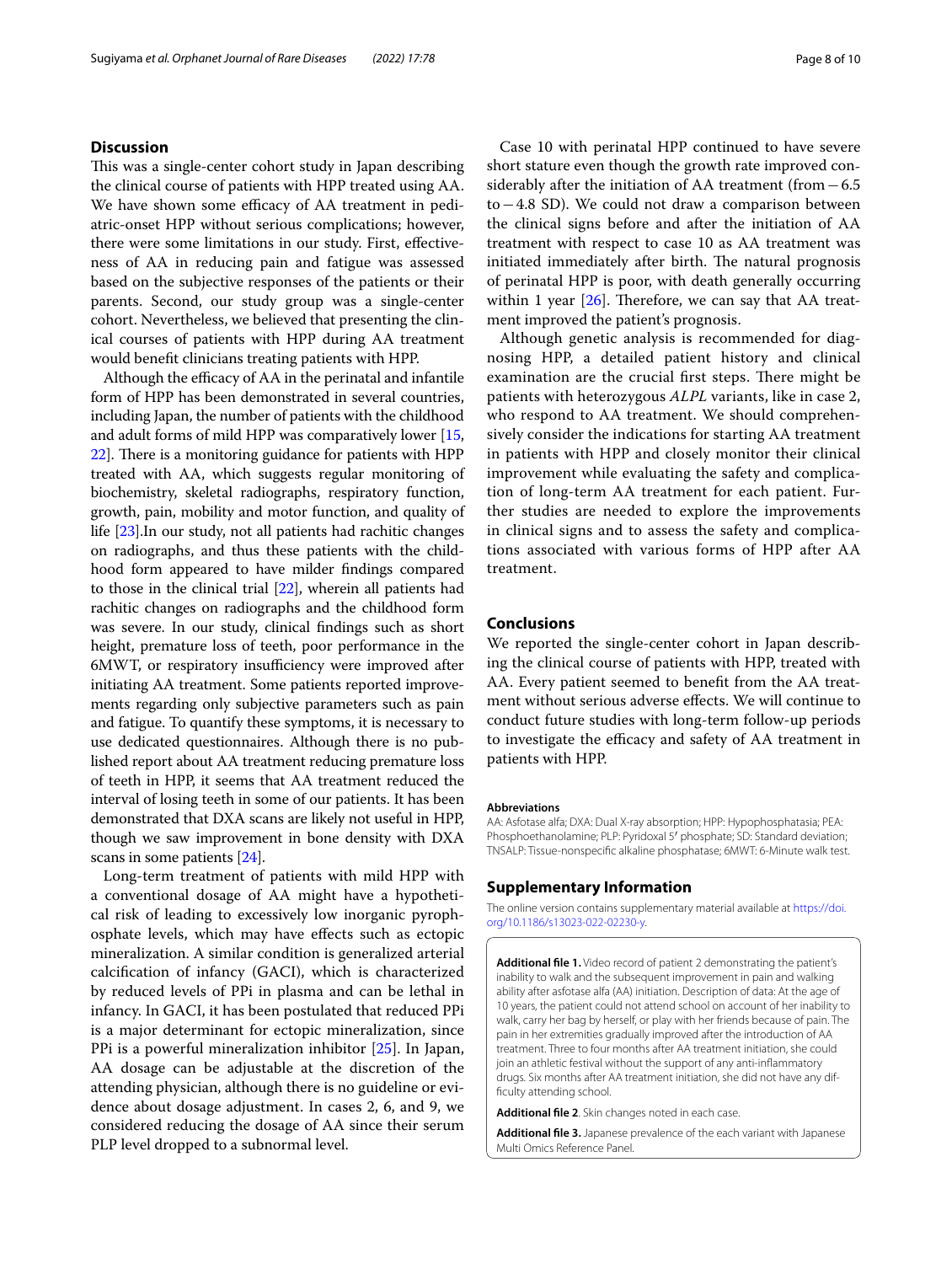#### **Acknowledgements**

We would like to thank Editage ([www.editage.com\)](http://www.editage.com) for English language editing.

#### **Authors' contributions**

YS, TW, and MT drafted the article. MS, TM, TE, TF, AM, KI, and TT critically reviewed the manuscript. TA measured pyridoxal 5'-phosphate and pyridoxal, and critically reviewed the manuscript. KM is the acting guarantor. All authors have read and approved the fnal manuscript.

#### **Funding**

No funding was received for this study.

#### **Availability of data and materials**

The datasets used and/or analyzed during the current study are available from the corresponding author on reasonable request.

#### **Declarations**

#### **Ethics approval and consent to participate**

This is an observational retrospective patient report that did not involve any research-based patient intervention. All diagnostic procedures and treatment protocols were based on established protocols intended to diagnose and treat the patients. No aspect of the case series is in contradiction with the Helsinki Declaration of 1975, as revised in 2000. The assay of pyridoxal phosphate and pyridoxal was approved by the Research Ethics Board at Okayama University Hospital (Approval No. 1603-012). Written informed consent for publication of the data and for performing measurements of PLP and PL were obtained from the patients or patient's parents (in the cases of patients below 18 years of age).

#### **Consent for publication**

Written informed consent for publication of the data, measurements of PLP and PL, and the video record of patient 2 was obtained from the patient's parents.

#### **Competing interests**

The authors declare no competing interests.

#### **Author details**

<sup>1</sup> Center for Medical Genetics, Chiba Children's Hospital, 579-1 Heta-cho, Midori-ku, Chiba City, Chiba Prefecture 266-0007, Japan. <sup>2</sup>Department of Metabolism, Chiba Children's Hospital, Chiba, Japan. <sup>3</sup> Department of Neonatology, Chiba Children's Hospital, Chiba, Japan. <sup>4</sup>Department of Child Neurology, Okayama University Hospital, 2-5-1 Shikata-cho, Kita-ku, Okayama city, Okayama Prefecture 700-8558, Japan.

#### Received: 14 July 2021 Accepted: 6 February 2022 Published online: 23 February 2022

#### **References**

- <span id="page-8-0"></span>1. Mornet E. Hypophosphatasia. Orphanet J Rare Dis. 2007;2:40. [https://doi.](https://doi.org/10.1186/1750-1172-2-40) [org/10.1186/1750-1172-2-40](https://doi.org/10.1186/1750-1172-2-40).
- <span id="page-8-1"></span>2. Weiss MJ, Ray K, Henthorn PS, Lamb B, Kadesch T, Harris H. Structure of the human liver/bone/kidney alkaline phosphatase gene. J Biol Chem. 1988;263:12002–10.
- <span id="page-8-2"></span>3. Seefried L, Kishnani P, Moseley S, Denker AE, Watsky E, Whyte MP, et al. Pharmacodynamics of asfotase alfa in adults with pediatric-onset hypophosphatasia. Bone. 2021;142:115664. [https://doi.org/10.1016/j.](https://doi.org/10.1016/j.bone.2020.115664) [bone.2020.115664.](https://doi.org/10.1016/j.bone.2020.115664)
- <span id="page-8-3"></span>4. Millan JL, Whyte MP. Alkaline phosphatase and hypophosphatasia. Calcif Tissue Int. 2016;98:398–416. [https://doi.org/10.1007/s00223-015-0079-1.](https://doi.org/10.1007/s00223-015-0079-1)
- <span id="page-8-4"></span>5. Addison WN, Azari F, Sørensen ES, Kaartinen MT, McKee MD. Pyrophosphate inhibits mineralization of osteoblast cultures by binding to mineral, up-regulating osteopontin, and inhibiting alkaline phosphatase activity. J Biol Chem. 2017;282:15872–83. [https://doi.org/10.1074/jbc.M701116200.](https://doi.org/10.1074/jbc.M701116200)
- <span id="page-8-5"></span>6. Anderson HC. Matrix vesicles and calcifcation. Curr Rheumatol Rep. 2003;5:222–6. <https://doi.org/10.1007/s11926-003-0071-z>.
- <span id="page-8-6"></span>7. Fleisch H, Bisaz S. Mechanism of calcifcation: inhibitory role of pyrophosphate. Nature. 1962;195:911.<https://doi.org/10.1038/195911a0>.
- <span id="page-8-7"></span>8. Lin EL, Gottesman GS, McAlister WH, Bijanki VN, Mack KE, Griffin DM, et al. Healing of vitamin D defciency rickets complicating hypophosphatasia suggests a role beyond circulating mineral sufficiency for vitamin D in musculoskeletal health. Bone. 2020;136:115322. [https://doi.org/10.1016/j.](https://doi.org/10.1016/j.bone.2020.115322) [bone.2020.115322.](https://doi.org/10.1016/j.bone.2020.115322)
- <span id="page-8-8"></span>9. Wenkert D, McAlister WH, Coburn SP, Zerega JA, Ryan LM, Ericson KL, et al. Hypophosphatasia: nonlethal disease despite skeletal presentation in utero (17 new cases and literature review). J Bone Miner Res. 2011;26:2389–98. [https://doi.org/10.1002/jbmr.454.](https://doi.org/10.1002/jbmr.454)
- <span id="page-8-9"></span>10. Michigami T, Uchihashi T, Suzuki A, Tachikawa K, Nakajima S, Ozono K. Common mutations F310L and T1559del in the tissue-nonspecifc alkaline phosphatase gene are related to distinct phenotypes in Japanese patients with hypophosphatasia. Eur J Pediatr. 2005;164:277–82. [https://](https://doi.org/10.1007/s00431-004-1612-9) [doi.org/10.1007/s00431-004-1612-9](https://doi.org/10.1007/s00431-004-1612-9).
- <span id="page-8-10"></span>11. Michigami T, Ohata Y, Fujiwara M, Mochizuki H, Adachi M, Kitaoka T, et al. Clinical practice guidelines for hypophosphatasia. Clin Pediatr Endocrinol. 2020;29:9–24. <https://doi.org/10.1297/cpe.29.9>.
- <span id="page-8-11"></span>12. Daniel AB, Saraff V, Shaw NJ, Yates R, Mughal MZ, Padidela R. Healthcare resource utilization in the management of hypophosphatasia in three patients displaying a spectrum of manifestations. Orphanet J Rare Dis. 2018;13:142.<https://doi.org/10.1186/s13023-018-0869-4>.
- <span id="page-8-12"></span>13. Whyte MP. Hypophosphatasia - aetiology, nosology, pathogenesis, diagnosis and treatment. Nat Rev Endocrinol. 2016;12:233–46. [https://doi.org/](https://doi.org/10.1038/nrendo.2016.14) [10.1038/nrendo.2016.14.](https://doi.org/10.1038/nrendo.2016.14)
- <span id="page-8-13"></span>14. Mornet E, Taillandier A, Domingues C, Dugour SA, Benaloun E, Lavaud N, et al. Hypophosphatasia: a genetic-based nosology and new insights in genotype-phenotype correlation. Eur J Hum Genet. 2021;29:289–99. <https://doi.org/10.1038/s41431-020-00732-6>.
- <span id="page-8-14"></span>15. Kitaoka T, Tajima T, Nagasaki K, Kikuchi T, Yamamoto K, Michigami T, et al. Safety and efficacy of treatment with asfotase alfa in patients with hypophosphatasia: results from a Japanese clinical trial. Clin Endocrinol. 2017;87:10–9. <https://doi.org/10.1111/cen.13343>.
- <span id="page-8-15"></span>16. Whyte MP, Madson KL, Phillips D, Reeves AL, McAlister WH, Yakimoski A, et al. Asfotase alfa therapy for children with hypophosphatasia. JCI Insight. 2016;16(1):e85971. [https://doi.org/10.1172/jci.insight.85971.](https://doi.org/10.1172/jci.insight.85971)
- <span id="page-8-16"></span>17. Tanaka T, Yamashita A, Ichihara K. Reference intervals of clinical tests in children determined by a latent reference value extraction method (in Japanese). J Jpn Pediatr Soc. 2008;112:1117–32.
- <span id="page-8-17"></span>18. Whyte MP, Zhang F, Wenkert D, McAlister WH, Mack KE, Benigno MC, Coburn SP, Wagy S, Griffin DM, Ericson KL, Mumm S. Hypophosphatasia: validation and expansion of the clinical nosology for children from 25 years experience with 173 pediatric patients. Bone. 2015;75:229–39. [https://doi.org/10.1016/j.bone.2015.02.022.](https://doi.org/10.1016/j.bone.2015.02.022)
- <span id="page-8-18"></span>19. Akiyama T, Hayashi Y, Hanaoka Y, Shibata T, Akiyama M, Tsuchiya H, et al. Pyridoxal 5′-phosphate, pyridoxal, and 4-pyridoxic acid in the paired serum and cerebrospinal fuid of children. Clin Chim Acta. 2017;472:118– 22. [https://doi.org/10.1016/j.cca.2017.07.032.](https://doi.org/10.1016/j.cca.2017.07.032)
- <span id="page-8-19"></span>20. Japanese Ministry of Health, Labour and Welfare. National growth survey on preschool children, Tokyo, Japan (in Japanese). 2000. [https://www.](https://www.mhlw.go.jp/houdou/0110/h1024-4.html) [mhlw.go.jp/houdou/0110/h1024-4.html](https://www.mhlw.go.jp/houdou/0110/h1024-4.html). Accessed on 25 June 2021.
- <span id="page-8-20"></span>21. Japanese Ministry of Education, Culture, Sports, Science and Technology. Report of the national growth survey of normal Japanese children, 5–17 years of age, Tokyo, Japan (in Japanese). 2003. [https://www.e-stat.go.jp/](https://www.e-stat.go.jp/stat-search/files?page=1&layout=datalist&toukei=00400002&tstat=000001011648&cycle=0&tclass1=000001022251&tclass2=000001022252&stat_infid=000001199546&tclass3val=0) [stat-search/fles?page](https://www.e-stat.go.jp/stat-search/files?page=1&layout=datalist&toukei=00400002&tstat=000001011648&cycle=0&tclass1=000001022251&tclass2=000001022252&stat_infid=000001199546&tclass3val=0)=1&layout=datalist&toukei=00400002&tstat= 000001011648&cycle=0&tclass1=[000001022251&tclass2](https://www.e-stat.go.jp/stat-search/files?page=1&layout=datalist&toukei=00400002&tstat=000001011648&cycle=0&tclass1=000001022251&tclass2=000001022252&stat_infid=000001199546&tclass3val=0)=0000010222 52&stat\_infid=[000001199546&tclass3val](https://www.e-stat.go.jp/stat-search/files?page=1&layout=datalist&toukei=00400002&tstat=000001011648&cycle=0&tclass1=000001022251&tclass2=000001022252&stat_infid=000001199546&tclass3val=0)=0. Accessed on 25 June 2021.
- <span id="page-8-21"></span>22. Whyte MP, Greenberg CR, Salman NJ, Bober MB, McAlister WH, Wenkert D, et al. Enzyme-replacement therapy in life-threatening hypophosphatasia. N Engl J Med. 2012;366:904–13. [https://doi.org/10.1056/NEJMoa1106173.](https://doi.org/10.1056/NEJMoa1106173)
- <span id="page-8-22"></span>23. Kishnani PS, Rush ET, Arundel P, Bishop N, Dahir K, Fraser W, et al. Monitoring guidance for patients with hypophosphatasia treated with asfotase alfa. Mol Genet Metab. 2017;122:4–17. [https://doi.org/10.1016/j.ymgme.](https://doi.org/10.1016/j.ymgme.2017.07.010) [2017.07.010](https://doi.org/10.1016/j.ymgme.2017.07.010).
- <span id="page-8-23"></span>24. Simmons JH, Rush ET, Petryk A, Zhou S, Martos-Moreno GÁ. Dual X-ray absorptiometry has limited utility in detecting bone pathology in children with hypophosphatasia: a pooled post hoc analysis of asfotase alfa clinical trial data. Bone. 2020;137:115413. [https://doi.org/10.1016/j.bone.](https://doi.org/10.1016/j.bone.2020.115413) [2020.115413.](https://doi.org/10.1016/j.bone.2020.115413)